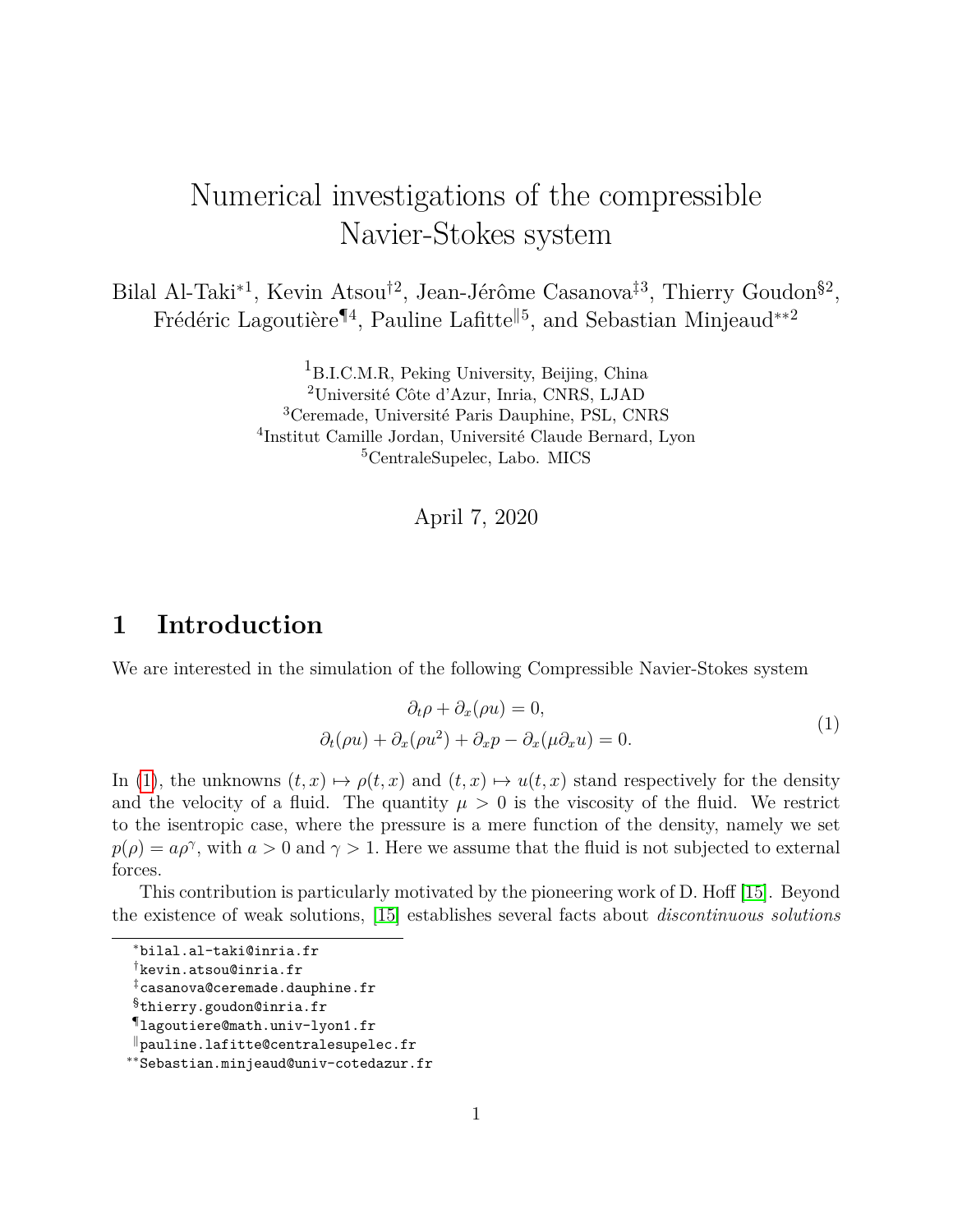of [\(1\)](#page-0-0), which, at first glance, are quite surprising. Indeed, possible discontinuities of the initial velocity are instantaneously smoothed out: *u* becomes continuous, while the density  $\rho$  can present discontinuities, which are simply advected by the velocity field *u*, see [\[17,](#page-15-1) [26\]](#page-15-2). The velocity gradient has possible discontinuities, but cancellation occurs so that the mixed quantity  $\mu \partial_x u - p$  is continuous. Moreover, the jump discontinuities of [\(1\)](#page-0-0) tend to 0 exponentially fast as  $t \to \infty$ : the smaller the viscosity, the faster the decay. This form is not consistent with the discontinuous solutions of the Euler equations (obtained by replacing *µ* by 0 in [\(1\)](#page-0-0)). Shock solutions for the Euler system can be obtained in the vanishing viscosity regime, but discontinuities of [\(1\)](#page-0-0) do not produce discontinuities for the inviscid system; instead the latter emerge in regular regions for the solutions of  $(1)$ , see [\[11,](#page-14-0) [16\]](#page-15-3). For further results and references about the existence theory for the compressible Navier-Stokes system, we refer the reader to  $[6, 19]$  $[6, 19]$  and the reference books  $[7, 22]$  $[7, 22]$ . It is also worth mentioning the recent breakthrough [\[4\]](#page-14-3) which deals with more intricate pressure laws and introduce new compactness arguments, and [\[5,](#page-14-4) [25,](#page-15-6) [27\]](#page-16-0) for results on the case of density-dependent viscosities.

In terms of numerical methods, the basic idea consists in using an established method for the Euler equation, coupled to a suitable discretization of the diffusion term. In order to avoid non affordable time steps, it is quite natural to make the latter implicit. We will compare such schemes to approaches based on staggered discretizations, where the discrete densities and velocities are stored on dual locations; such methods, strongly motivated by the simulation of low-Mach flows, are discussed for instance in [\[8,](#page-14-5) [10,](#page-14-6) [13,](#page-15-7) [14,](#page-15-8) [20\]](#page-15-9) and in [\[1,](#page-13-0) [2,](#page-14-7) [3,](#page-14-8) [12,](#page-14-9) [24\]](#page-15-10), with different viewpoints on the construction of the numerical fluxes. We will also perform simulations based on Lagrangian schemes, which are able to follow more accurately the discontinuities. Nevertheless, the convergence analysis of schemes for the compressible Navier-Stokes system is not that developed: we refer the reader to [\[9,](#page-14-10) [18\]](#page-15-11) for recent results in this direction; however, these papers investigate fully implicit schemes which could be very difficult to effectively implement (with the additional difficulties of using a Newton algorithm, which itself should be shown to converge in this context).

The paper is organized as follows. In Section [2,](#page-1-0) we present the numerical schemes that we shall use for the simulation of [\(1\)](#page-0-0). In Section [3,](#page-6-0) we discuss a Lax-Wendroff-like statement, which provides a rigorous basis to the most naive numerical strategy. Section [4](#page-9-0) is devoted to the discussion of the numerical results.

### <span id="page-1-0"></span>**2 Numerical methods**

#### <span id="page-1-1"></span>**2.1 A splitting scheme for compressible Navier-Stokes equations**

In this section, we propose a very simple scheme that consists in using a classical hyperbolic type scheme for the Euler system and adding, in a splitting procedure, the effect of the viscosity. To approximate the solution of the Euler system, we use the finite volume framework. The computational domain is the slab (0*,* 1), endowed with periodic boundary conditions for the sake of simplicity. It is discretized into *I* cells with equal length  $C_i = (x_{i-1/2}, x_{i+1/2})$ , and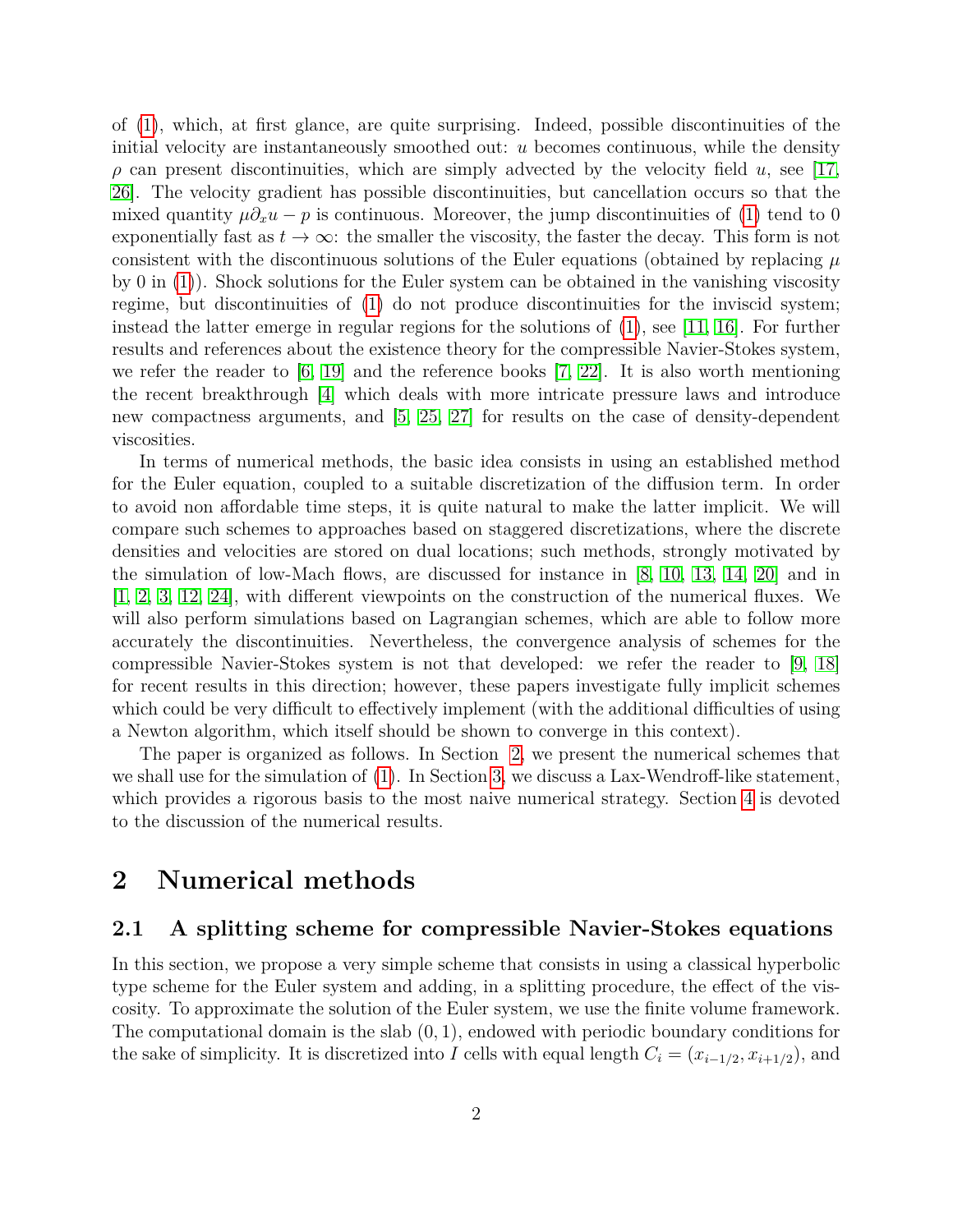$x_i$  being the center of the cell. This amounts to define, for  $I \in \mathbb{N}^*$ ,  $\Delta x = 1/I$ ,  $x_{i+1/2} = i\Delta x$ ,  $x_i = (i + 1/2)\Delta x$  for  $i = 0, \ldots, I$ . Note that we thus have  $x_{I+1/2} = 1$ , and we define also  $x_{1/2} = 0$ . For the time discretization, we discuss the schemes with the generic notation  $\Delta t > 0$ , but it has to be kept in mind that actually  $\Delta t$  will have to satisfy a local in time Courant-Friedrichs-Lewy type constraint. Therefore, in fact ∆*t* may depend on the time step (and the local discrete time should be appropriately denoted  $t^n = \sum_{k=1}^n \Delta t^k$  instead of *n* $\Delta t$ ). We denote by  $X_i^n = (\rho_i^n, q_i^n)$  the approximate solution at time  $t_n$  on the cell  $C_i$ , where  $q_i^n = \rho_i^n u_i^n$  is the discrete momentum:  $X_i^n$  is intended to be an approximation of 1  $\frac{1}{\Delta x} \int_{C_i} X(t^n, x) dx$ . The unknowns are updated as follows

$$
X_i^{n+1} = X_i^n - \frac{\Delta t}{\Delta x} (\mathcal{F}_{i+1/2}^n - \mathcal{F}_{i-1/2}^n). \tag{2}
$$

Here and below, we consider only first-order three points schemes where the flux  $\mathcal{F}_{i+1/2}^n$  at the interface  $x_{i+1/2}$  is defined as a function of the unknowns in the neighboring cells:

$$
\mathcal{F}_{i+1/2}^n = \mathcal{F}(X_i^n, X_{i+1}^n).
$$

There are many relevant choices for the numerical fluxes. Here, we shall use the Rusanov flux, given by

$$
\mathcal{F}(X_i^n, X_{i+1}^n) = \frac{F(X_i^n) + F(X_{i+1}^n)}{2} - \max_{k \in \{1,2\}} \left(\lambda_k(X_i^n), \lambda_k(X_{i+1}^n)\right) \frac{X_{i+1}^n - X_i^n}{2}.
$$

where

$$
F(\rho, q) = \begin{pmatrix} [F(\rho, q)]_1 \\ [F(\rho, q)]_2 \end{pmatrix} = \begin{pmatrix} q \\ q^2/\rho + p(\rho) \end{pmatrix}
$$

and

$$
\lambda_1(X) = u - \sqrt{p'(\rho)} \qquad \lambda_2(X) = u + \sqrt{p'(\rho)}
$$

are the eigenvalues of the Jacobian  $\nabla_{\rho,q}F(\rho,q)$ . We refer the reader for instance to the textbook [\[21\]](#page-15-12) for further details about this classical scheme for conservation laws. What is crucial is the following consistency property

<span id="page-2-1"></span><span id="page-2-0"></span>
$$
\mathcal{F} \text{ is continuous and satisfies } \mathcal{F}(X, X) = F(X). \tag{3}
$$

In the convergence analysis made below, the details of the numerical fluxes are not important, except property [\(3\)](#page-2-0). The "splitting" scheme for [\(1\)](#page-0-0) reads

<span id="page-2-2"></span>
$$
\frac{\rho_i^{n+1} - \rho_i^n}{\Delta t} + \frac{1}{\Delta x} \left[ [\mathcal{F}_{i+1/2}^n]_1 - [\mathcal{F}_{i-1/2}^n]_1 \right] = 0, \quad n \in \mathbb{N}, i = 1, \dots, I,
$$
\n(4)

$$
\frac{\rho_i^{n+1}u_i^{n+1} - \rho_i^n u_i^n}{\Delta t} + \frac{1}{\Delta x} \left[ [\mathcal{F}_{i+1/2}^n]_2 - [\mathcal{F}_{i-1/2}^n]_2 \right] - \frac{1}{\Delta x} (\mathcal{D}_{i+1/2}^{n+1} - \mathcal{D}_{i-1/2}^{n+1}) = f_i^{n+1},
$$
\n
$$
n \in \mathbb{N}, i = 1, \dots, I, \quad (5)
$$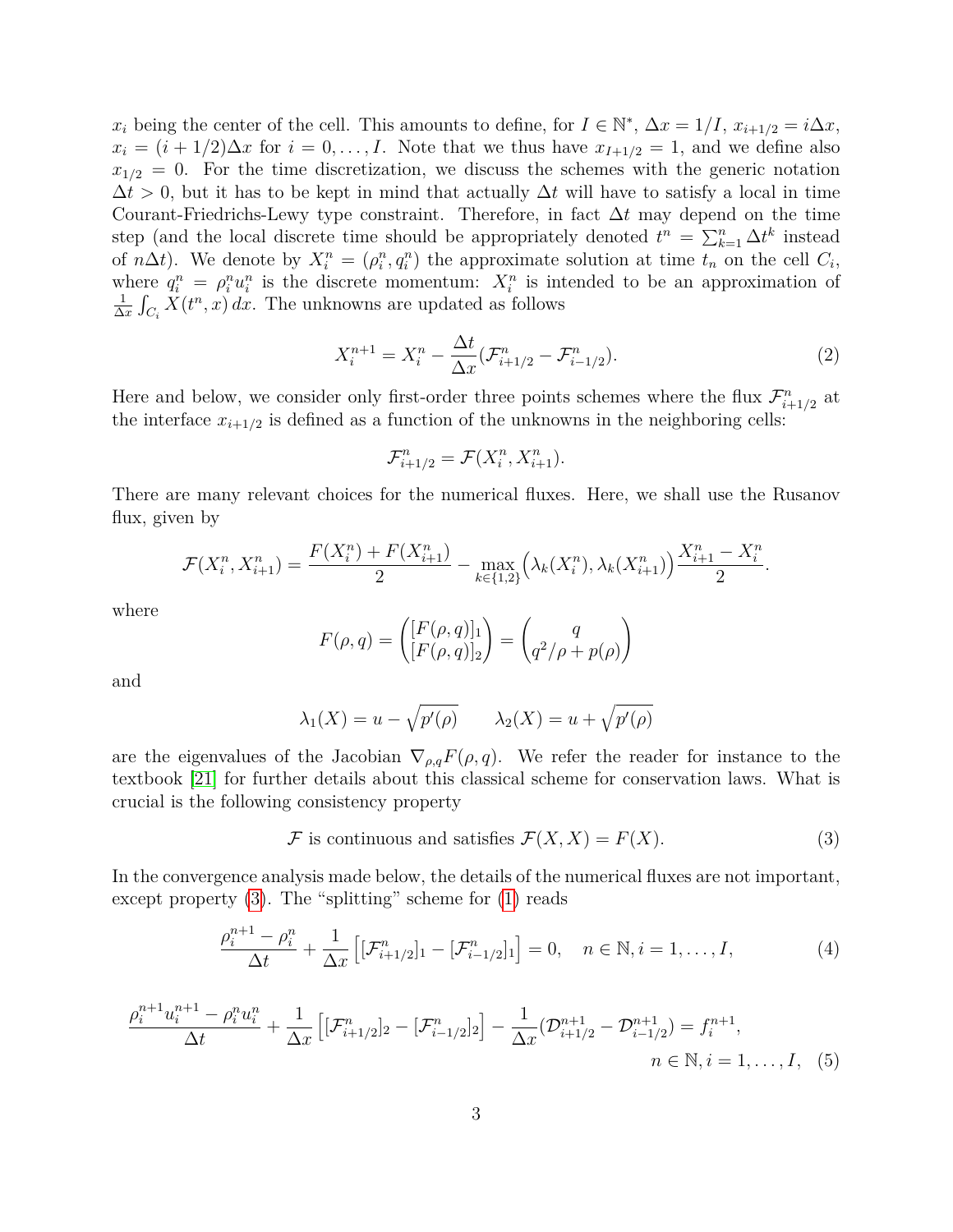where we have incorporated the diffusion flux at  $x_{i+1/2}$ , here defined by:

<span id="page-3-0"></span>
$$
\mathcal{D}_{i+1/2}^{n+1} = \mu \frac{u_{i+1}^{n+1} - u_i^{n+1}}{\Delta x}, \quad n \in \mathbb{N}, i = 1, \dots, I-1.
$$
 (6)

Periodic boundary conditions are taken into account by setting

$$
\mathcal{D}_{1/2}^{n+1} = \mu \frac{u_1^{n+1} - u_I^{n+1}}{\Delta x} = \mathcal{D}_{I+1/2}^{n+1}, \quad n \in \mathbb{N},\tag{7}
$$

with

$$
\rho_{1/2}^{n+1} = \frac{\rho_1^{n+1} + \rho_I^{n+1}}{2} = \rho_{I+1/2}^{n+1}, \quad n \in \mathbb{N}.
$$
\n(8)

Note that in the case where the viscosity depends on the density, [\(5\)](#page-2-1)-[\(6\)](#page-3-0) involves the density at time  $t^{n+1}$ : since it has been already updated by  $(4)$  it can be used without any extra cost to update the velocity.

#### <span id="page-3-3"></span>**2.2 An explicit scheme on staggered grids**

We describe now a scheme on staggered grids: the velocity variables are stored on the cells  $C_{i+1/2} = [x_i, x_{i+1}]$ , while discrete densities and pressures are stored on  $C_i = [x_{i-1/2}, x_{i+1/2}]$ . The discrete mass conservation equation reads

$$
\frac{\rho_i^{n+1} - \rho_i^n}{\Delta t} + \frac{\mathcal{F}_{i+1/2}^n - \mathcal{F}_{i-1/2}^n}{\Delta x} = 0
$$
\n(9)

<span id="page-3-2"></span><span id="page-3-1"></span>*.*

where the mass flux  $\mathcal{F}_{i+1/2}^n$  is defined from the velocity  $u_{i+1/2}^n$  known at the interface  $x_{i+1/2}$ . Several definitions of the mass fluxes have been introduced, for instance by using the UpWind flux based on the material velocity [\[14\]](#page-15-8), an idea reminiscent of the AUSM scheme [\[23\]](#page-15-13). Here we use instead the mass fluxes proposed in [\[2\]](#page-14-7) which are constructed by using the characteristic speeds of the hyperbolic system. Denoting  $c = \sqrt{p'(\rho)}$  the sound speed, we set

$$
\mathcal{F}_{i+1/2}^n = \mathcal{F}^+(\rho_i^n, c_{i+1/2}^n, u_{i+1/2}^n) + \mathcal{F}^-(\rho_{i+1}^n, c_{i+1/2}^n, u_{i+1/2}^n),
$$

with

$$
\mathcal{F}^+(\rho,c,u) = \begin{cases} 0 & \text{if } u \leq -c, \\ \frac{\rho}{4c}(u+c)^2 & \text{if } |u| \leq -c, \\ \rho u & \text{if } u \geq c, \end{cases} \qquad \mathcal{F}^-(\rho,c,u) = \begin{cases} \rho u & \text{if } u \leq -c, \\ -\frac{\rho}{4c}(u-c)^2 & \text{if } |u| \leq -c, \\ 0 & \text{if } u \geq c, \end{cases}
$$

and

$$
c_{i+1/2}^n = \sqrt{p'(\rho_{i+1/2}^n)}, \qquad \rho_{i+1/2}^n = \frac{\rho_i^n + \rho_{i+1}^n}{2}
$$

We note that  $\mathcal{F}^{\pm} \geqslant 0$ ; the definition relies on the upwinding principles, according to the sign of the characteristic speeds  $u \pm c$ . For the momentum equation, we set

$$
\frac{\rho_{i+1/2}^{n+1}u_{i+1/2}^{n+1} - \rho_{i+1/2}^n u_{i+1/2}^n}{\Delta t} + \frac{1}{\Delta x}(\mathcal{G}_{i+1}^n - \mathcal{G}_i^n) + \frac{1}{\Delta x}(\Pi_{i+1}^{n+1/2} - \Pi_i^{n+1/2}) = \frac{\mathcal{D}_{i+1}^{n+1} - \mathcal{D}_i^{n+1}}{\Delta x}.
$$
\n(10)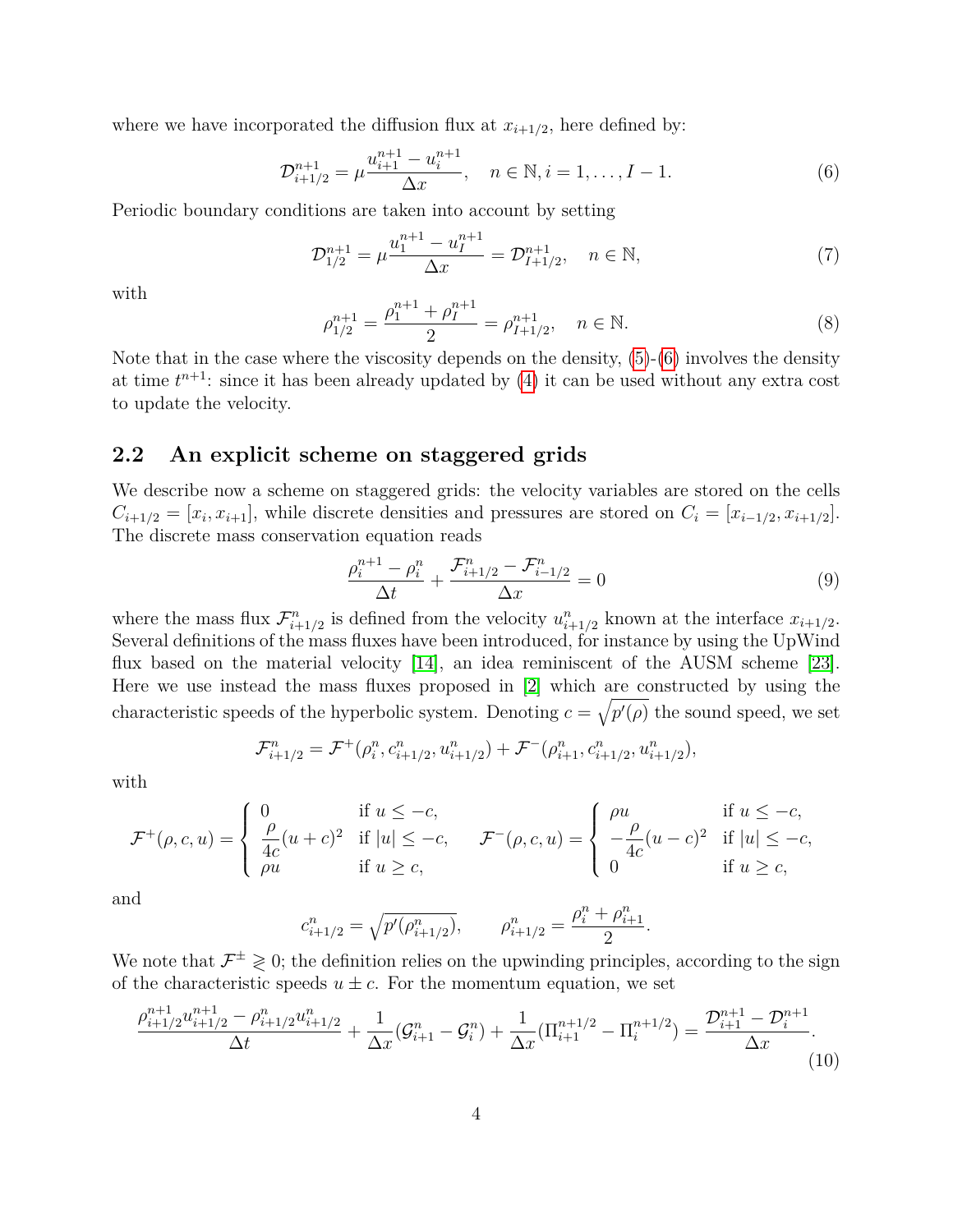In [\(10\)](#page-3-1), a natural choice for the discretization of the pressure term would be  $\prod_{i=1}^{n+1/2} = p(\rho_i^n)$ . However, it turns out that the semi-implicit formula  $\Pi_i^{n+1/2} = \rho_i^n \Phi'(\rho_i^{n+1}) - \Phi(\rho_i^n)$  where  $\rho \Phi'(\rho) - \Phi(\rho) = p(\rho)$ , is a better choice, motivated by the consistency analysis of the scheme [\[2\]](#page-14-7). The convection fluxes are defined by

$$
\mathcal{G}_{i}^{n} = \frac{u_{i-1/2}^{n}}{2} \Big( \mathcal{F}^{+}(\rho_{i-1}^{n}, c_{i-1/2}^{n}, u_{i-1/2}^{n}) + \mathcal{F}^{+}(\rho_{i}^{n}, c_{i+1/2}^{n}, u_{i+1/2}^{n}) \Big) + \frac{u_{i+1/2}^{n}}{2} \Big( \mathcal{F}^{-}(\rho_{i}^{n}, c_{i-1/2}^{n}, u_{i-1/2}^{n}) + \mathcal{F}^{-}(\rho_{i+1}^{n}, c_{i+1/2}^{n}, u_{i+1/2}^{n}) \Big),
$$

which, again, rely on upwinding principles. Finally, for the diffusion term, the definition is quite similar to [\(6\)](#page-3-0)

$$
\mathcal{D}_{i}^{n+1} = \mu \frac{u_{i+1/2}^{n+1} - u_{i-1/2}^{n+1}}{\Delta x}.
$$

Relations [\(9\)](#page-3-2) and [\(10\)](#page-3-1) hold for  $i = 1, ..., I$ , imposing furthermore  $\rho_{I+1}^n = \rho_1^n$ ,  $u_{1/2}^n = u_{I+1/2}^n$ ,  $\mathcal{D}_{I+1}^{n+1} = \mu \frac{u_{3/2}^{n+1} - u_{I+1/2}^{n+1}}{\Delta x} = \mathcal{D}_1^{n+1}.$ 

In the following, this scheme will be referred to as *Eulerian staggered scheme 1*.

#### <span id="page-4-1"></span>**2.3 A staggered pseudo-Lagrangian scheme**

In this section we propose a pseudo-Lagrangian scheme. We use the term "pseudo-Lagangrian" because although it approximates the solution in the Euler variables, it strongly uses the conservation of the quantities in material volumes. In this scheme, the density unknowns at time  $t^n$ ,  $\rho_j^n$ , are *inside* the cells  $(x_{j-1/2}^n, x_{j+1/2}^n)$ , which are time-dependent, and the velocity unknowns  $u_{j+1/2}^n$  are associated with the boundaries of the cells, the  $x_{j+1/2}^n$ 's. The latter are advected at velocity  $u_{j+1/2}^n$ . The discretization of the mass equation corresponds to the discretization of the relation

$$
\frac{d}{dt} \int_{x(t)}^{y(t)} \rho(t, x) dx = 0,
$$

with  $x(t)$  and  $y(t)$  moving at the fluid velocity. It expresses that the mass in every cell is constant in time. Namely, we obtain

<span id="page-4-0"></span>
$$
\begin{cases}\nx_{j+1/2}^{n+1} = x_{j+1/2}^n + \Delta t u_{j+1/2}^n, & n \in \mathbb{N}, j = 1, \dots, J, \\
x_{1/2}^{n+1} = x_{J+1/2}^{n+1} - 1, & n = -1, \dots, +\infty, \\
\Delta x_j^{n+1} = x_{j+1/2}^{n+1} - x_{j-1/2}^{n+1}, & n = -1, \dots, +\infty, j = 1, \dots, J, \\
\rho_j^{n+1} = \rho_j^n \Delta x_j^n / \Delta x_j^{n+1}, & n \in \mathbb{N}, j \in 1, \dots, J.\n\end{cases} (11)
$$

The second equation in [\(11\)](#page-4-0) accounts for the periodicity of the problem.

We turn to the momentum equation  $\partial_t(\rho u) + \partial_x(\rho u^2) = \partial_x(\mu \partial_x u - p)$ , which is interpreted as

$$
\frac{d}{dt} \int_{x(t)}^{y(t)} \rho(t,x)u(t,x) dx = \mu \partial_x u(t,y(t)) - p(t,y(t)) - (\mu \partial_x u(t,x(t)) - p(t,x(t))).
$$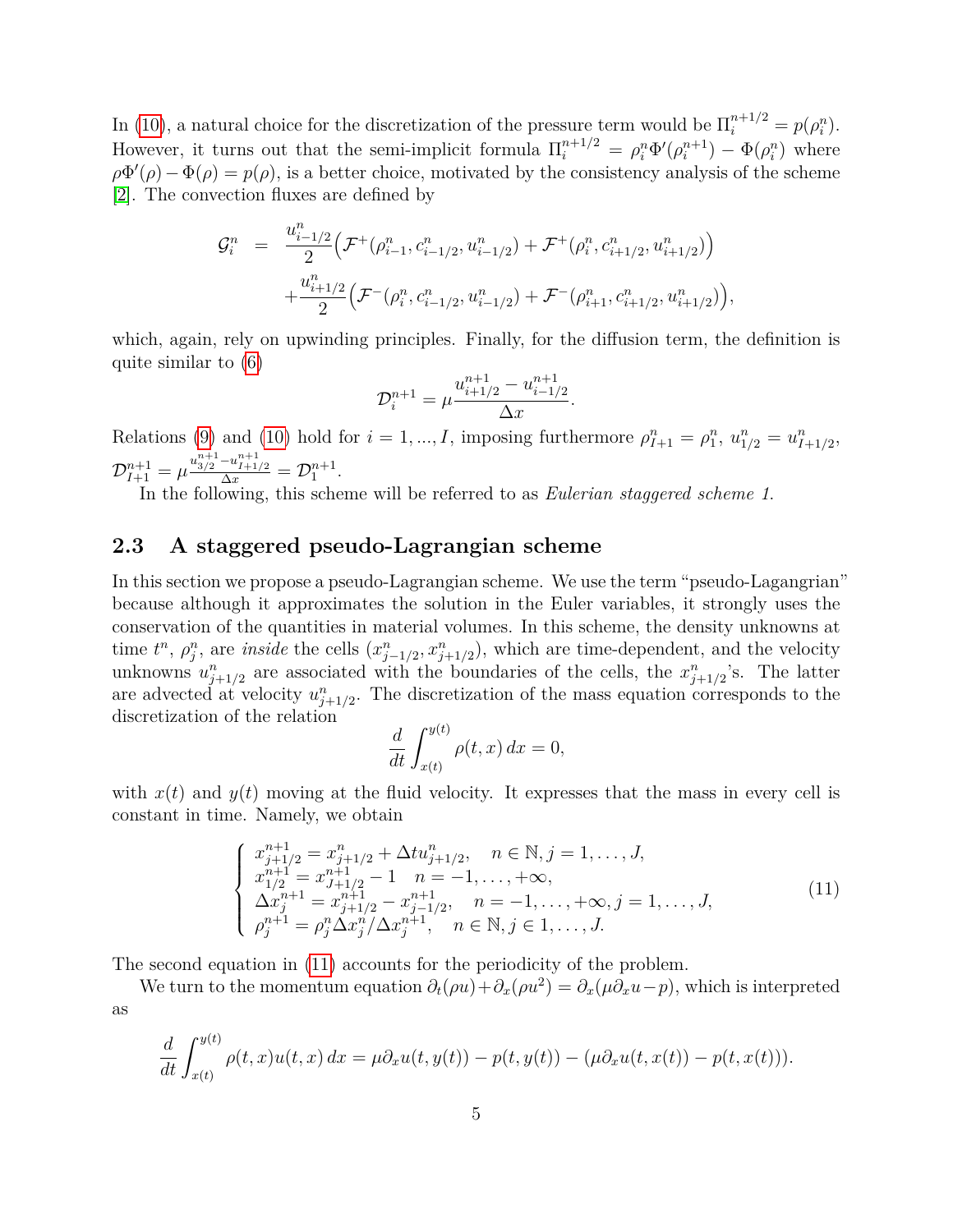It is approximated by

$$
\begin{cases}\n\rho_{j+1/2}^{n+1}u_{j+1/2}^{n+1}\Delta x_{j+1/2}^{n+1} = \rho_{j+1/2}^{n}u_{j+1/2}^{n}\Delta x_{j+1/2}^{n} \\
-(p_{j+1}^{n+1} - p_{j}^{n+1}) + \mu \left(\frac{u_{j+3/2}^{n+1} - u_{j+1/2}^{n+1}}{\Delta x_{j+1}^{n+1}} - \frac{u_{j+1/2}^{n+1} - u_{j-1/2}^{n+1}}{\Delta x_{j}^{n+1}}\right), & n \in \mathbb{N}, j = 1, \dots, J, \\
u_{1/2}^{n+1} = u_{J+1/2}^{n+1}, & n \in \mathbb{N}, \\
u_{J+3/2}^{n+1} = u_{3/2}^{n+1}, & n \in \mathbb{N}, \\
p_{J+1}^{n+1} = p_{1}^{n+1}, & n \in \mathbb{N}, \\
\Delta x_{J+1}^{n+1} = \Delta x_{1}^{n+1}, & n \in \mathbb{N},\n\end{cases}
$$
\n(12)

where the last four equations stand for the periodicity. In these formulae, we use the quantities  $\rho_{i+1}^{n+1}$  $\sum_{j+1/2}^{n+1} \Delta x_{j+1}^{n+1}$  $p_{j+1/2}^{n+1}$  and  $p_j^{n+1}$  that were not defined previously: we choose for them the following rather natural definition:

$$
\begin{cases}\n\Delta x_{j+1/2}^{n+1} = (\Delta x_j^{n+1} + \Delta x_{j+1}^{n+1})/2, & n = -1, ..., +\infty, j = 1, ..., J, \\
\rho_{j+1/2}^{n+1} \Delta x_{j+1/2}^{n+1} = (\rho_j^{n+1} \Delta x_j^{n+1} + \rho_{j+1}^{n+1} \Delta x_{j+1}^{n+1})/2, & n = -1, ..., +\infty, j = 1, ..., J, \\
p_j^{n+1} = p(\rho_j^{n+1}), & n = -1, ..., +\infty, j = 1, ..., J.\n\end{cases}
$$
\n(13)

Complemented with initial conditions  $\rho_j^0$ ,  $u_{j+1/2}^0$ ,  $x_{j+1/2}^0$ , the scheme is defined. Note that we have chosen an implicit approximation for the diffusion, in order to avoid any parabolic stability condition (and indeed we *observe* the stability of the algorithm).

#### <span id="page-5-0"></span>**2.4 A last staggered scheme**

In this section we propose another staggered scheme, that can be viewed as a Eulerian version of the preceding pseudo-Lagrangian one. Here the cells are fixed and, starting from the pseudo-Lagrangian scheme, we have to take the transport into account. With the same notations, but now the length  $\Delta x$  of the cells is constant, the mass conservation is replaced with

$$
\rho_j^{n+1} = \rho_j^n - \frac{\Delta t}{\Delta x} \left( \rho_{j+1/2,U}^n u_{j+1/2}^n - \rho_{j-1/2,U}^n u_{j-1/2}^n \right), \quad n \in \mathbb{N}, j \in 1, \dots, J,
$$
 (14)

where  $\rho_{j+1/2,U}^n$  is upwinded, that is to say that it is  $\rho_j^n$  if  $u_{j+1/2}^n \geq 0$  and  $\rho_{j+1/2}^n$  if  $u_{j+1/2}^n < 0$ . The momentum equation is approximated by

$$
\begin{cases}\n\rho_{j+1/2}^{n+1}u_{j+1/2}^{n+1} = \rho_{j+1/2}^{n}u_{j+1/2}^{n} - \frac{\Delta t}{2\Delta x}\left(\rho_{j+3/2}^{n+1}|u_{j+3/2}^{n}|^{2} - \rho_{j-1/2}^{n+1}|u_{j-1/2}^{n}|^{2}\right) \\
-\frac{\Delta t}{\Delta x}\left(p_{j+1}^{n+1} - p_{j}^{n+1}\right) + \mu \frac{\Delta t}{\Delta x^{2}}\left(u_{j+3/2}^{n+1} - 2u_{j+1/2}^{n+1} + u_{j-1/2}^{n+1}\right), \quad n \in \mathbb{N}, j = 1, \dots J, \\
u_{1/2}^{n+1} = u_{J+1/2}^{n+1}, \quad n \in \mathbb{N}, \\
u_{J+3/2}^{n+1} = u_{3/2}^{n+1}, \quad n \in \mathbb{N}, \\
p_{J+1}^{n+1} = p_{1}^{n+1}, \quad n \in \mathbb{N}, \\
\Delta x_{J+1}^{n+1} = \Delta x_{1}^{n+1}, \quad n \in \mathbb{N},\n\end{cases}\n\tag{15}
$$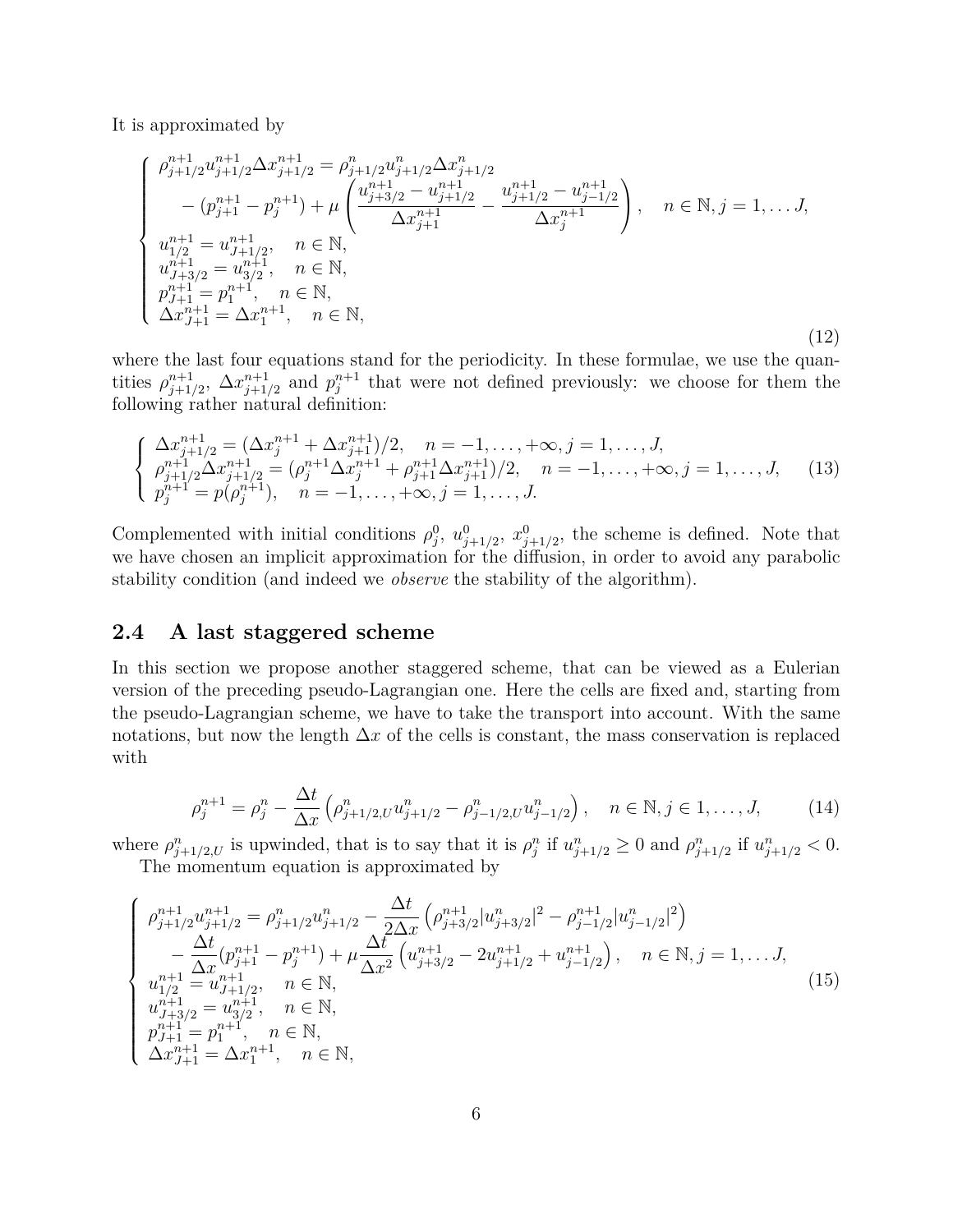where the last four equations stand for the periodicity. In these formulae, we use the quantities  $\rho_{i+1}^{n+1}$  $j_{j+1/2}^{n+1}$  and  $p_j^{n+1}$  that were not defined previously: we choose for them the following rather natural definition:

$$
\begin{cases}\n\rho_{j+1/2}^{n+1} = (\rho_j^{n+1} + \rho_{j+1}^{n+1})/2, & n = -1, \dots, +\infty, j = 1, \dots, J, \\
p_j^{n+1} = p(\rho_j^{n+1}), & n = -1, \dots, +\infty, j = 1, \dots, J.\n\end{cases}
$$
\n(16)

Complemented with initial conditions  $\rho_j^0$ ,  $u_{j+1/2}^0$ ,  $x_{j+1/2}^0$ , the scheme is defined. Note that we have chosen an implicit approximation for the diffusion, in order to avoid any parabolic stability condition (and indeed we *observe* the stability of the algorithm). The convection term in the momentum equation is centered, but for fixed (not too small) viscosity coefficient, this does not make instabilities appear.

In the following, this scheme will be referred to as *Eulerian staggered scheme 2*.

### <span id="page-6-0"></span>**3 Convergence analysis** *à la* **Lax-Wendroff**

In this section, we investigate the convergence of the Rusanov scheme. For the sake of simplicity, we restrict the analysis to the case of uniform meshes: all cells have the same length. We consider a sequence of meshes, parametrized by  $k \in \mathbb{N}$ , such that  $\Delta x_k$  and  $\Delta t_k$ both tend to 0, with  $\frac{\Delta x_k}{\Delta t_k} = \lambda$  for some  $\lambda > 0$  to ensure some stability property, for instance the positivity of the density.

The discrete initial data are given by

$$
\rho_j^0 = \frac{1}{\Delta x_k} \int_{x_{j-1/2}}^{x_{j+1/2}} \rho^0(x) \, dx, \qquad u_j^0 = \frac{1}{\Delta x_k} \int_{x_{j-1/2}}^{x_{j+1/2}} u^0(x) \, dx \text{ for all } j \in \{1, ..., I\}.
$$

The discrete approximation of *ρ* and *u* are denoted by

$$
\rho_k(t,x) = \sum_{n=0}^{N-1} \sum_{j=1}^I \rho_j^n \mathbb{1}_{[t^n, t^{n+1})}(t) \mathbb{1}_{[x_{j-1/2}, x_{j+1/2})}(x),
$$
  

$$
u_k(t,x) = \sum_{n=0}^{N-1} \sum_{j=1}^I u_j^n \mathbb{1}_{[t^n, t^{n+1})}(t) \mathbb{1}_{[x_{j-1/2}, x_{j+1/2})}(x).
$$

We bear in mind that  $\rho_j^n$  and  $u_j^n$  also depend on *k* but this dependency is omitted to simplify the notation. The following statement is in the same spirit as the standard Lax-Wendroff theorem for conservation laws, see [\[21,](#page-15-12) Section 12.10].

**Theorem 3.1** *Suppose that*

• *there exists a constant*  $C_{\infty} > 0$  *such that* 

$$
\sup_{k} (||u_{k}||_{L^{\infty}((0,T)\times(0,1))} + ||\rho_{k}||_{L^{\infty}((0,T)\times(0,1))}) \leq C_{\infty}.
$$

• *there exists*  $(\rho, u) \in L^{\infty}((0, T) \times (0, 1))^2$  such that  $(\rho_k, u_k)$  *converges to*  $(\rho, u)$  *in*  $L^r((0, T) \times (0, 1))^2$  *for any*  $1 \leq r < +\infty$ *.*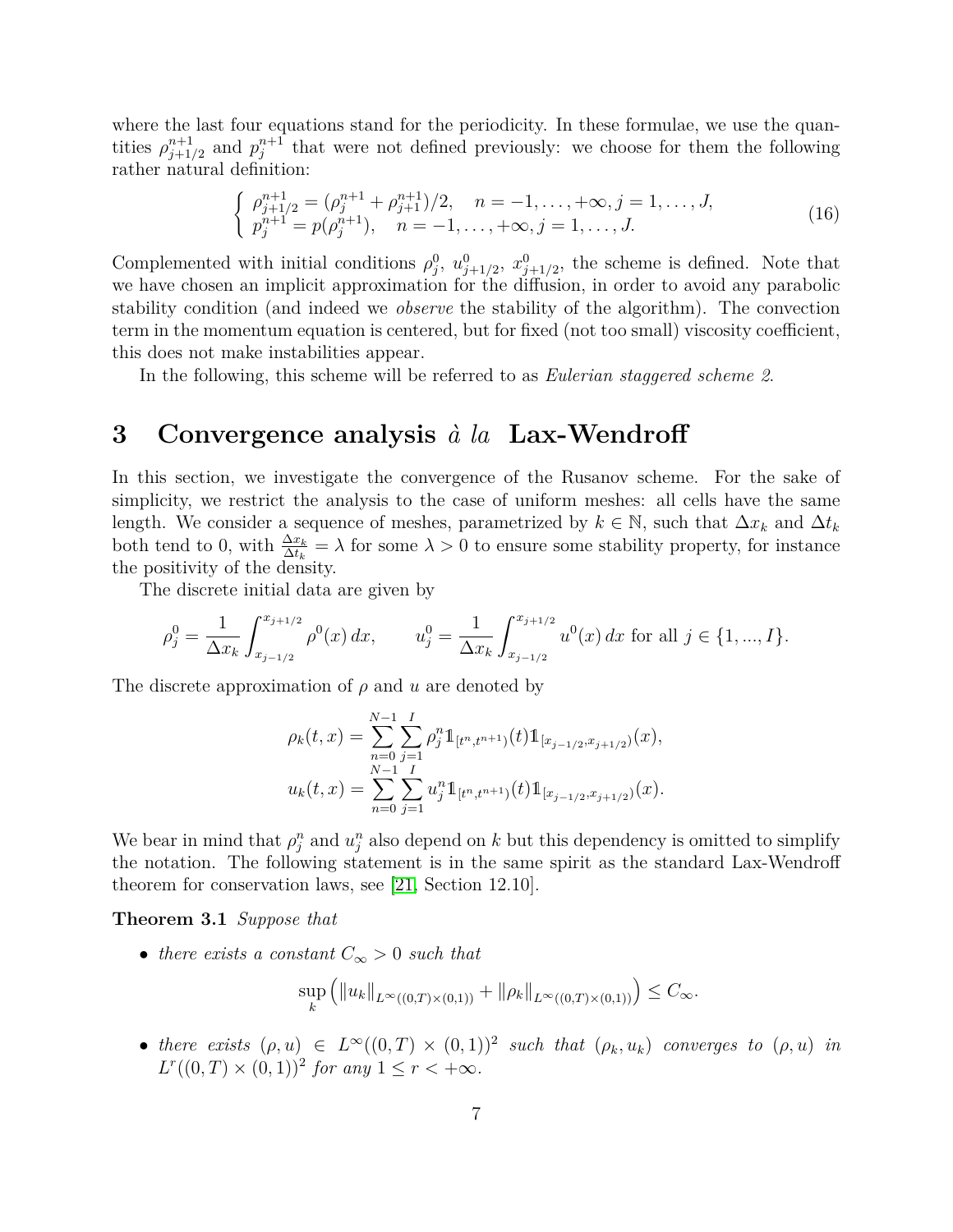*Then the pair*  $(u, \rho)$  *is a weak solution of*  $(1)$ *.* 

**Remark 3.2** *The statement remains true when*  $\mu(\rho) = C\rho$  *at the price of assuming* 

$$
u \in L^r(0, T; W^{1,r}(0, 1))
$$

*and*

$$
\frac{u_k(t, x + \Delta x_k) - u_k(t, x)}{\Delta x_k} \to \nabla u(t, x) \text{ weakly in } L^r((0, T) \times (0, 1)).
$$

*It equally applies for a continuous function µ, with the additional assumptions that the convergence of*  $(\rho_k, u_k)$  *to*  $(\rho, u)$  *holds almost everywhere.* 

**Proof.** Consider a test function  $\zeta = (\varphi, \chi) \in C_0^{\infty}([0, T) \times (0, 1); \mathbb{R}^2)$ . We assume that  $\Delta t_k$  and  $\Delta x_k$  are small enough so that  $\text{supp}(\zeta) \subset [0, T - \Delta t_k) \times (2\Delta x_k, 1 - 2\Delta x_k)$ . For  $n \in \{0, ..., N-1\}$  and  $j \in \{1, ..., I\}$ , let us denote  $\zeta_j^n = \zeta(t^n, x_j)$ , and, for all  $t \in (0, T)$ ,  $x \in (0,1),$ 

$$
\zeta_{\Delta t_k, \Delta x_k}(t, x) = \sum_{n=0}^{N-1} \sum_{j=1}^I \zeta_j^n \mathbb{1}_{[t^n, t^{n+1})}(t) \mathbb{1}_{[x_{j-1/2}, x_{j+1/2})}(x), \qquad \zeta_k = \zeta_{\Delta t_k, \Delta x_k}.
$$

We multiply the discrete mass conservation equation by  $\Delta x_k \Delta t_k \varphi_j^n$ , and we sum over *j* and *n*. We obtain

$$
\Delta x_k \sum_{n=0}^{N-1} \sum_{j=1}^I (\rho_j^{n+1} - \rho_j^n) \varphi_j^n + \Delta t_k \sum_{n=0}^{N-1} \sum_{j=1}^I \left[ [\mathcal{F}_{j+1/2}^n]_1 - [\mathcal{F}_{j-1/2}^n]_1 \right] \varphi_j^n = 0.
$$

The first term on the left hand side recasts as

$$
\Delta x_k \sum_{n=0}^{N-2} \sum_{j=1}^{I} \rho_j^{n+1} (\varphi_j^n - \varphi_j^{n+1}) + \Delta x_k \underbrace{\sum_{j=1}^{I} \rho_j^N \varphi_j^N}_{=0} - \Delta x_k \sum_{j=1}^{I} \rho_j^0 \varphi_j^0,
$$

while the second term becomes

$$
\Delta t_k \sum_{n=0}^{N-1} \sum_{j=1}^{I-1} [\mathcal{F}_{j+1/2}^n]_1(\varphi_j^n - \varphi_{j+1}^n) + \underbrace{\Delta t_k \sum_{n=0}^{N-1} [\mathcal{F}_{I+1/2}^n]_1 \varphi_I^n - \Delta t_k \sum_{n=0}^{N-1} [\mathcal{F}_{1/2}^n]_1 \varphi_{1/2}^n}_{=0}.
$$

Hence we get

$$
\Delta x_k \sum_{n=0}^{N-2} \sum_{j=1}^I \rho_j^{n+1} (\varphi_j^n - \varphi_j^{n+1}) + \Delta t_k \sum_{n=0}^{N-1} \sum_{j=1}^{I-1} [\mathcal{F}_{j+1/2}^n]_1 (\varphi_j^n - \varphi_{j+1}^n) = \Delta x_k \sum_{j=1}^I \rho_j^0 \varphi_j^0. \tag{17}
$$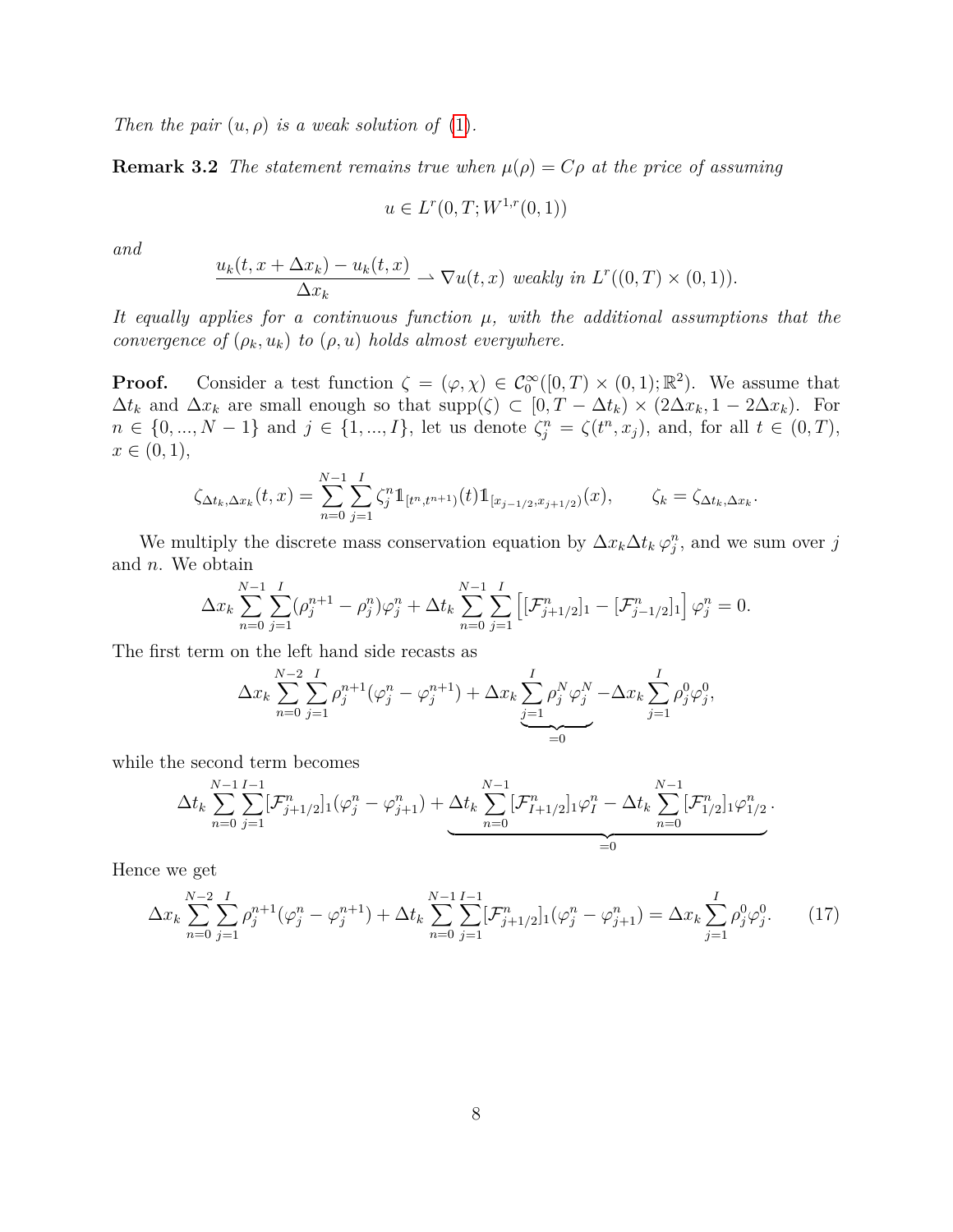Using [\(3\)](#page-2-0), the estimates and convergence assumed for  $(\rho_k, u_k)$ , we obtain as  $k \to \infty$ 

$$
\Delta x_k \sum_{n=0}^{N-2} \sum_{j=1}^{I} \rho_j^{n+1} (\varphi_j^n - \varphi_j^{n+1}) \to \int_0^T \int_0^1 \rho \partial_t \varphi \, dx \, dt,
$$
  
\n
$$
\Delta t_k \sum_{n=0}^{N-1} \sum_{j=1}^{J-1} [F_{j+1/2}^n]_1 (\varphi_j^n - \varphi_{j+1}^n) \to \int_0^T \int_0^1 \rho u \partial_x \varphi \, dx \, dt,
$$
  
\n
$$
\Delta x_k \sum_{j=1}^{I} \rho_j^0 \varphi_j^0 \to \int_0^1 \rho^0(x) \varphi(0, x) \, dx.
$$
\n(18)

We turn to the momentum equation  $(5)$ . Proceeding similarly, we obtain

$$
\Delta x_k \sum_{n=0}^{N-1} \sum_{j=1}^I (\rho_j^{n+1} u_j^{n+1} - \rho_j^n u_j^n) \chi_j^n + \Delta t_k \sum_{n=0}^{N-1} \sum_{j=1}^I \left[ [\mathcal{F}_{j+1/2}^n]_2 - [\mathcal{F}_{j-1/2}^n]_2 \right] \chi_j^n
$$
  

$$
- \Delta t_k \sum_{n=0}^{N-1} \sum_{j=1}^I \left[ \mu(\rho_{j+1/2}^{n+1}) \frac{u_{j+1}^{n+1} - u_j^{n+1}}{\Delta x_k} - \mu(\rho_{j-1/2}^{n+1}) \frac{u_j^{n+1} - u_{j-1}^{n+1}}{\Delta x_k} \right] \chi_j^n = 0.
$$

The first two sums can be written as

$$
\Delta x_k \sum_{n=0}^{N-2} \sum_{j=1}^{I-1} \rho_j^{n+1} u_j^{n+1} (\chi_j^n - \chi_j^{n+1}) + \Delta t_k \sum_{n=0}^{N-1} \sum_{j=1}^{I-1} [\mathcal{F}_{j+1}^n]_2 (\chi_j^n - \chi_{j+1}^n),
$$

which can be treated as for the mass conservation equation, by using that the product  $\rho_k u_k$ still converges in  $L^r((0,T) \times (0,1))$  for  $1 \leq r < +\infty$ . Let us study the viscous term

<span id="page-8-0"></span>
$$
\Delta t_k \sum_{n=0}^{N-1} \sum_{j=1}^{I} \left[ \mu(\rho_{j+1/2}^{n+1}) \frac{u_{j+1}^{n+1} - u_j^{n+1}}{\Delta x_k} - \mu(\rho_{j-1/2}^{n+1}) \frac{u_j^{n+1} - u_{j-1}^{n+1}}{\Delta x_k} \right] \chi_j^n. \tag{19}
$$

The case where the viscosity  $\mu$  is constant can be handled by using two summations by parts, which allow us to write [\(19\)](#page-8-0) as

$$
\Delta t_k \sum_{n=0}^{N-1} \sum_{j=2}^{I-1} u_j^{n+1} \frac{\chi_{j+1}^n - 2\chi_j^n + \chi_{j-1}^n}{\Delta x_k}.
$$

This can be cast as

$$
\int_0^{T-\Delta t_k} \int_{2\Delta x_k}^{1-2\Delta x_k} u_k(t+\Delta t_k,x) \frac{\chi_k(t,x+\Delta x_k) - 2\chi_k(t,x) + \chi_k(t,x-\Delta x_k)}{\Delta x_k^2} dx dt,
$$

and using the uniform convergence of  $\chi_k$  and its derivatives, together with the convergence in  $L^r$  of  $u_k$ , we are able to pass to the limit: as  $k \to \infty$ , we obtain

$$
\int_0^T \int_0^1 u(t,x) \partial_{xx}^2 \chi(t,x) \, dx \, dt.
$$

which completes the proof in the case of constant viscosity.

When  $\mu$  depends on the density, we cannot proceed this way, and we need further as-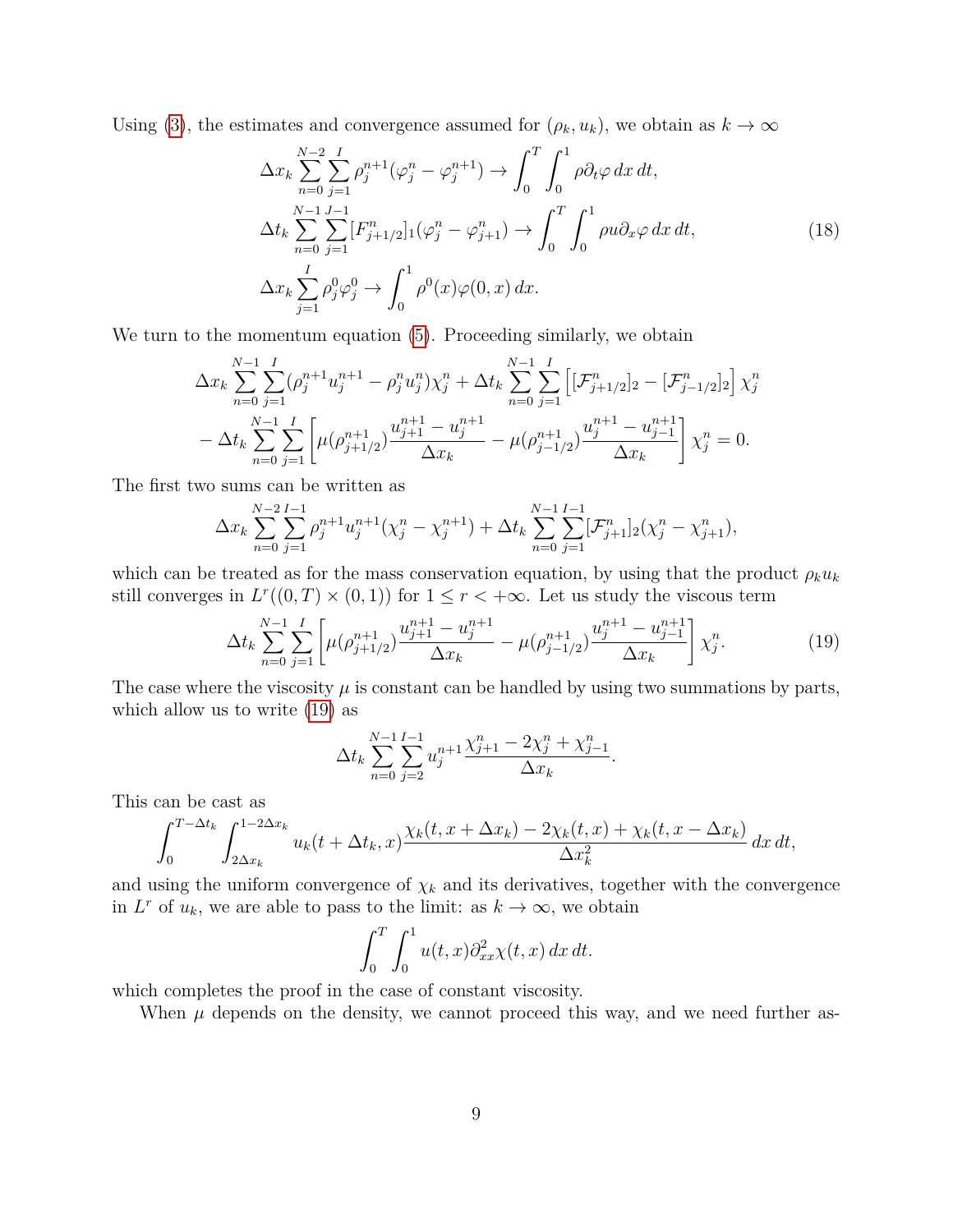sumptions. We start by writing  $(19)$  as

<span id="page-9-1"></span>
$$
\Delta t_k \sum_{n=0}^{N-1} \sum_{j=1}^{I} \left[ \mu(\rho_{j+1/2}^{n+1}) \frac{u_{j+1}^{n+1} - u_j^{n+1}}{\Delta x_k} - \mu(\rho_{j-1/2}^{n+1}) \frac{u_j^{n+1} - u_{j-1}^{n+1}}{\Delta x_k} \right] \chi_j^n
$$
  
= 
$$
\int_{\Delta t_k}^{T} \int_0^1 \mu \left( \frac{\rho_k(t, x_k + \Delta x_k) + \rho_k(t, x)}{2} \right) \frac{u_k(t, x + \Delta x_k) - u_k(t, x)}{\Delta x_k}
$$
  

$$
\times \frac{\chi_k(t - \Delta t_k, x) - \chi_k(t - \Delta t, x + \Delta x_k)}{\Delta x_k} dx dt.
$$
 (20)

To pass to the limit in the previous term we use a weak-strong convergence argument observing that

$$
\mu\left(\frac{\rho_k(t, x_k + \Delta x_k) + \rho_k(t, x)}{2}\right) \frac{\chi_k(t - \Delta t_k, x) - \chi_k(t - \Delta t_k, x + \Delta x_k)}{\Delta x_k}
$$

$$
\xrightarrow[k \to \infty]{} \mu(\rho(t, x)) \partial_x \chi(t, x) \text{ in } L^{r'}((0, T) \times (0, 1)).
$$

This combines to the assumption that  $\nabla u_k$  converges weakly in  $L^r((0,T) \times (0,1))$  so that [\(20\)](#page-9-1) tends to

$$
\int_0^T \int_0^1 \mu(\rho(t,x)) \partial_x u(t,x) \, \partial_x \chi(t,x) \, dx \, dt,
$$

 $\blacksquare$ 

which concludes the proof.

# <span id="page-9-0"></span>**4 Numerical results**

Here, we present some numerical results that illustrate the behavior of the proposed schemes.

#### **4.1 Comparisons**

In this subsection, we compare the results obtained with the 4 different schemes that are dealt with in the paper. The results here are obtained at time  $t = 0.1$  with  $\mu = 0.1$  for the initial condition  $u^0(x) = 0$  and  $\rho^0(x) = 0.125 + 1.875 \chi_{[1/4,3/4]}(x)$ .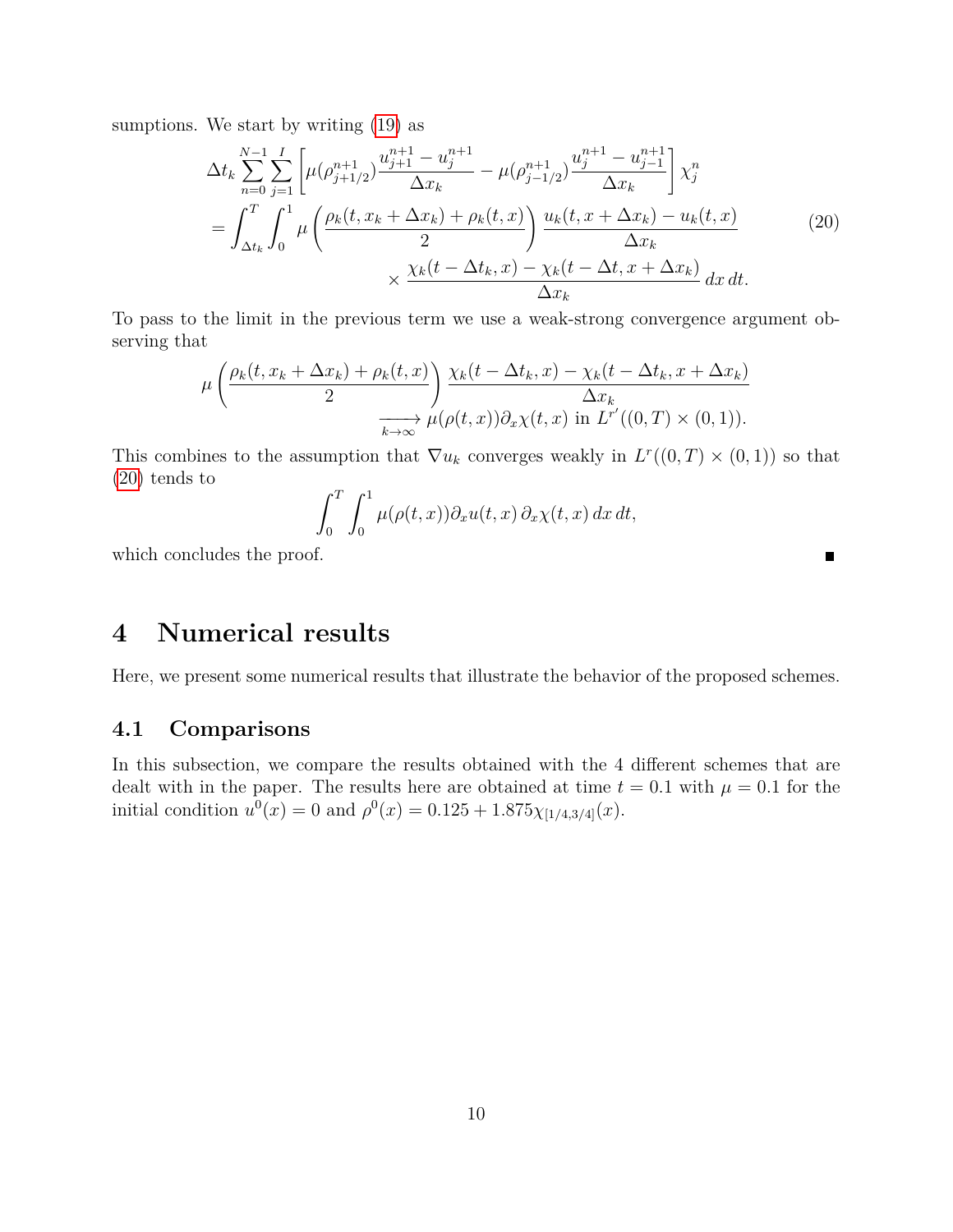

Figure 1: Density and velocity solutions at time 0*.*1, with 100 cells (top) and 800 cells (bottom).

We see that the four schemes seem to converge to the same solution, and that the pseudo-Lagrange scheme is less diffusive (the scheme based on the Rusanov flux is the most diffusive). In particular, the pseudo-Lagrange scheme is able to maintain some discontinuities in the density and in the velocity derivative.

For the same test-case, we now more precisely compare these four schemes, in the velocity variable. In Table [1](#page-11-0) we compare, for different numbers of cells, the non-diffusive pseudo-Lagrangian scheme from Section [2.3](#page-4-1) and the Eulerian Rusanov scheme from Section [2.1.](#page-1-1) The difference between these schemes seems to be of order  $1/2$ , both in the  $L<sup>1</sup>$  and in the  $L^{\infty}$  norms. Note that the schemes are subject to some hyperbolic-typed Courant-Friedrichs-Lewy conditions, so that the time step is of the same order as the space step. Note also that to compare the solutions, as they are not obtained on the same meshes (the pseudo-Lagrange scheme is running on a moving mesh), we interpolate the difference of the two solutions on a mesh that is the intersection of the two and consider both solutions as constant-by-cell. In Table [2](#page-11-1) we compare the pseudo-Lagrange and the Eulerian staggered scheme 1 presented in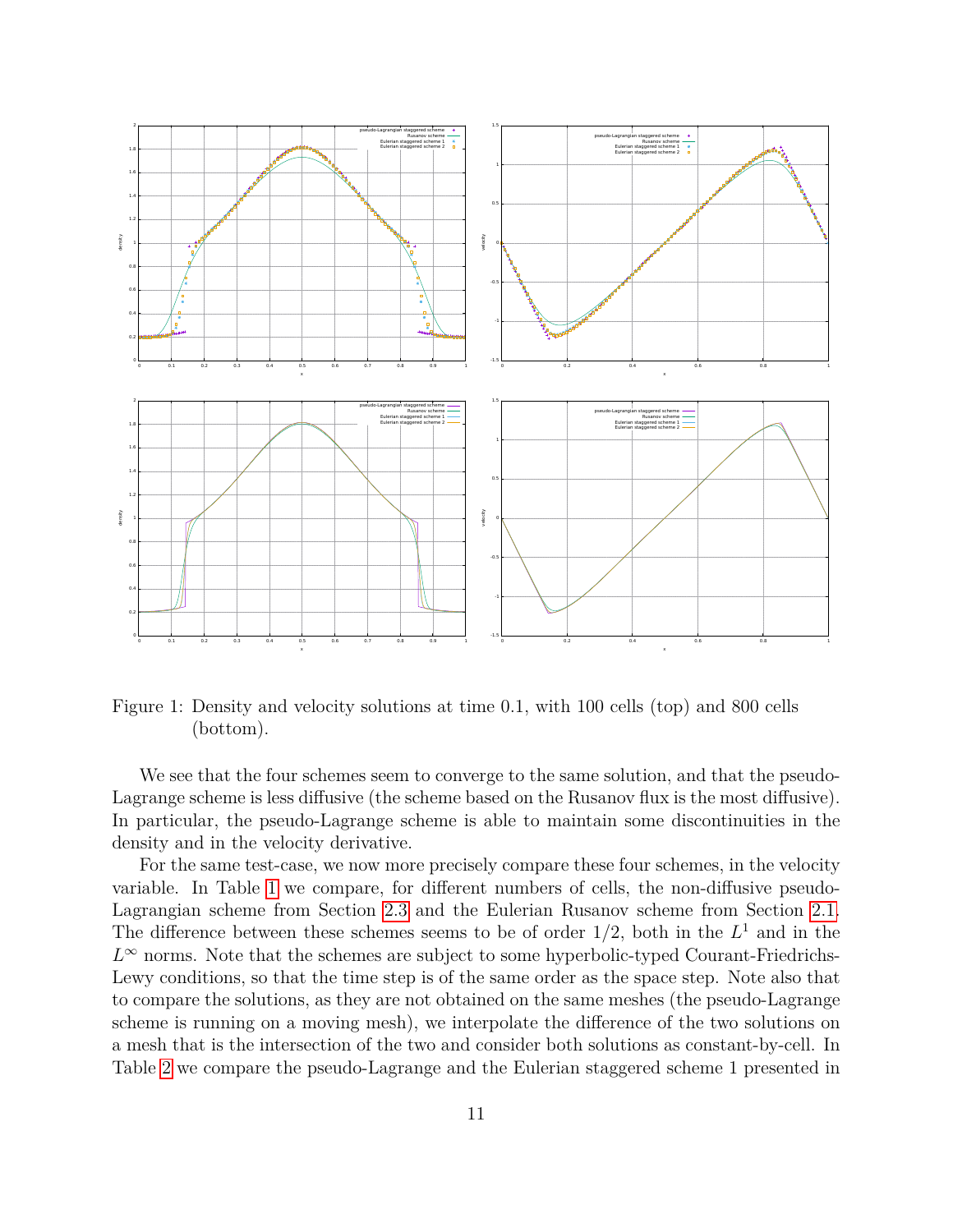| Number of cells $J$ | Difference in $L^1$ norm | Difference in $L^{\infty}$ norm |
|---------------------|--------------------------|---------------------------------|
| 100                 | 0.734125                 | 0.247230                        |
| 200                 | 0.038315                 | 0.171206                        |
| 400                 | 0.019801                 | 0.110994                        |
| 800                 | 0.010399                 | 0.077385                        |
| 1600                | 0.005710                 | 0.052437                        |
| 3200                | 0.003376                 | 0.037031                        |
| 6400                | 0.002201                 | 0.251310                        |
| 12800               | 0.001535                 | 0.017738                        |
| 25600               | 0.001090                 | 0.012551                        |

<span id="page-11-0"></span>Section [2.2.](#page-3-3) In Table [4](#page-13-1) we compare the pseudo-Lagrange and the Eulerian staggered scheme 2 form Section [2.4.](#page-5-0) We observe the same order of convergence.

<span id="page-11-1"></span>Table 1: Difference between the pseudo-Lagrange scheme and the Rusanov scheme.

| Number of cells $J$ | Difference in $L^1$ norm | Difference in $L^{\infty}$ norm |
|---------------------|--------------------------|---------------------------------|
| 100                 | 0.031244                 | 0.116505                        |
| 200                 | 0.015694                 | 0.076648                        |
| 400                 | 0.007999                 | 0.048226                        |
| 800                 | 0.004164                 | 0.033637                        |
| 1600                | 0.002299                 | 0.022405                        |
| 3200                | 0.001393                 | 0.015951                        |
| 6400                | 0.000913                 | 0.010339                        |
| 12800               | 0.000629                 | 0.007328                        |
| 25600               | 0.000445                 | 0.005201                        |

Table 2: Difference between the Pseudo-Lagrange scheme and the Euler staggered scheme 1.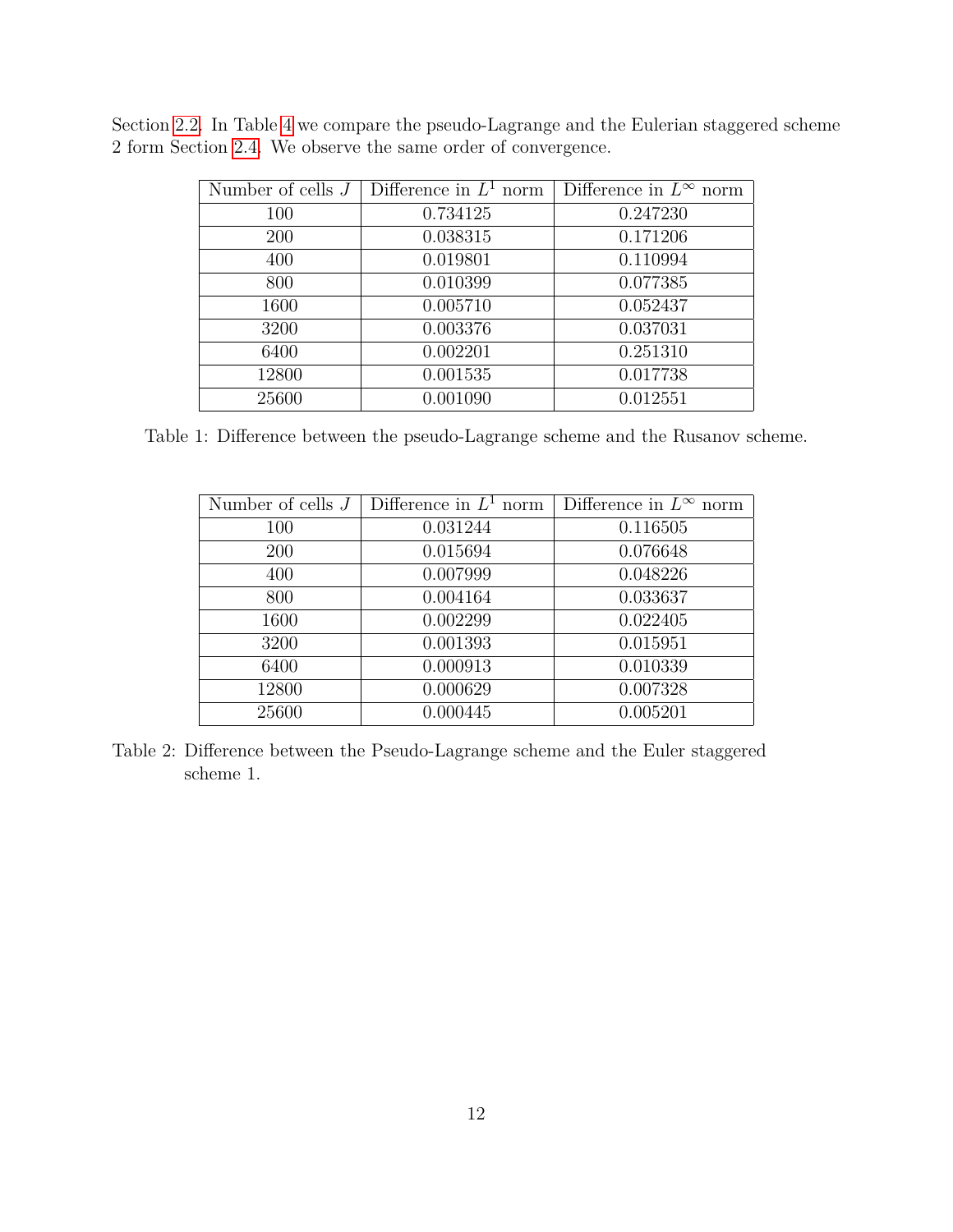| Number of cells $J$ | Difference in $L^1$ norm | Difference in $L^{\infty}$ norm |
|---------------------|--------------------------|---------------------------------|
| 100                 | 0.022931                 | 0.109549                        |
| 200                 | 0.012467                 | 0.062358                        |
| 400                 | 0.007078                 | 0.048725                        |
| 800                 | 0.004213                 | 0.030653                        |
| 1600                | 0.002638                 | 0.023727                        |
| 3200                | 0.001723                 | 0.016027                        |
| 6400                | 0.001159                 | 0.011299                        |
| 12800               | 0.000793                 | 0.008065                        |
| 25600               | 0.000549                 | 0.005608                        |

Table 3: Difference between the Pseudo-Lagrange scheme and the Euler staggered scheme 2.

### **4.2 Behavior of the pseudo-Lagrange scheme on Hoff-type discontinuous solutions**

In this section, we would like to illustrate a very interesting property of discontinuous solutions *à la* Hoff. These solutions, among which one finds the one illustrated in the previous section, have been studied by Hoff (see [\[15\]](#page-15-0)). They consist in solutions with discontinuities in density, and thus in pressure and in the derivative of the velocity (because the effective flux  $p - \mu \partial_x u$  is continuous in space for almost every time). In [\[15\]](#page-15-0) it is shown that the amplitude of the jump in  $log(\rho)$  decreases exponentially in time, with a rate that is at least some constant over the viscosity coefficient  $\mu$ . We do not precise the result here because the constant depends on the maximum value of the density in the flow, and because actually the context of [\[15\]](#page-15-0) is a bit different: it considers the Navier-Stokes system in Lagrange variables with a space variable ranging over  $\mathbb{R}$ , with a single discontinuity, while here we consider the Navier-Stokes system on the torus. We propose to analyse numerically the behavior of the jump of  $log(\rho)$ . This is made possible thanks to the use of a pseudo-Lagrange scheme that does not smooth the discontinuity in *ρ* artificially. With the same initial condition as in the previous section, Figure [2](#page-13-2) presents the amplitude of the jump in  $log(\rho)$  with respect to time, with 500 cells in space. We also present its best approximation as  $\exp(a + bt)$  by computing *a* and *b* by the least square method. Note that it is not relevant to do this on a too large time interval (with a given cell size), because the amplitude of the jump decays exponentially fast and it rapidly becomes of the same order as the cell size so that it cannot be distinguished from the natural steps of the discrete solution in regular regions.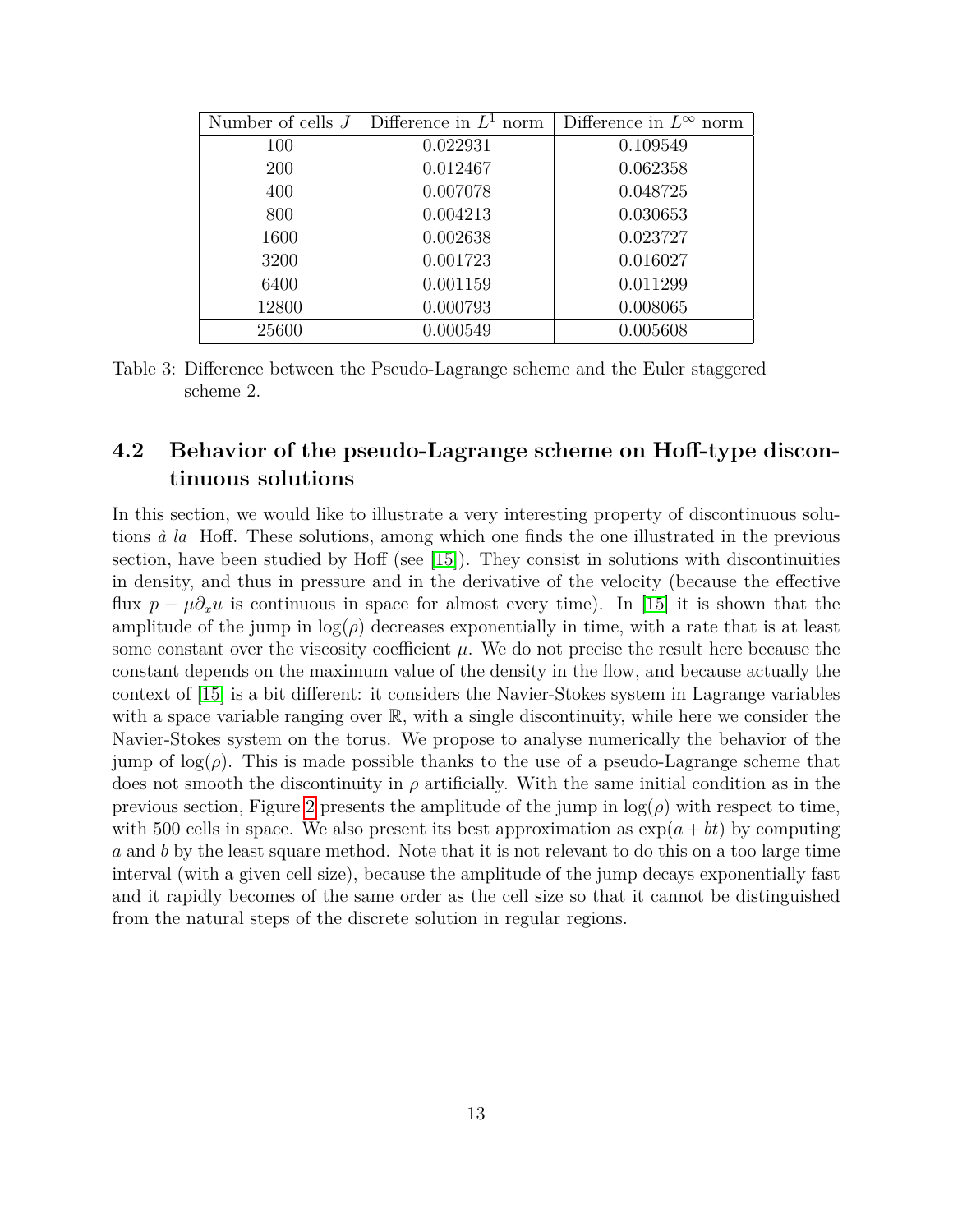<span id="page-13-2"></span>

Figure 2: Jump of the quantity  $log(\rho)$  as a function of time.

<span id="page-13-1"></span>Now we want to evaluate the rate at which the jump decreases as a function of the viscosity coefficient. Table [4](#page-13-1) provides the coefficient *b* computed by the least square method, for various values of  $\mu$ .

| Viscosity coefficient $\mu$ | Rate      |
|-----------------------------|-----------|
| 0.1                         | $-6.62$   |
| 0.05                        | $-11.05$  |
| 0.025                       | $-22.17$  |
| 0.0125                      | $-54.04$  |
| 0.0675                      | $-105.14$ |

Table 4: Rate for the (decreasing) amplitude of the jump of the logarithm of *ρ*.

We note in Table [4](#page-13-1) that the jump  $\lceil \log(\rho) \rceil$  (with usual notations for the jump of a quantity) seems to behave as  $\exp(-Ct/\mu)$ , which is exactly the majoration proved in [\[15\]](#page-15-0). Note that this is a very interesting phenomenon: as  $\mu$  tends to 0, this kind of discontinuities do not persist at all (they disappear at time  $t = 0^+$ ), what is a paradox, as for compressible inviscid gases discontinuities are expected (and they are called shocks). This result by Hoff thus proves that the shocks in inviscid gases are limits of smooth parts in the solutions of viscous gases, in which the amplitude of discontinuities tends to 0.

# **References**

<span id="page-13-0"></span>[1] F. Berthelin, T. Goudon, and S. Minjeaud. Consistency analysis of a 1D finite volume scheme for barotropic Euler models. In J. Fuhrmann, M. Ohlberger, and C. Rohde, editors, *Finite Volumes for Complex Applications VII; Methods, Theoretical Aspects,*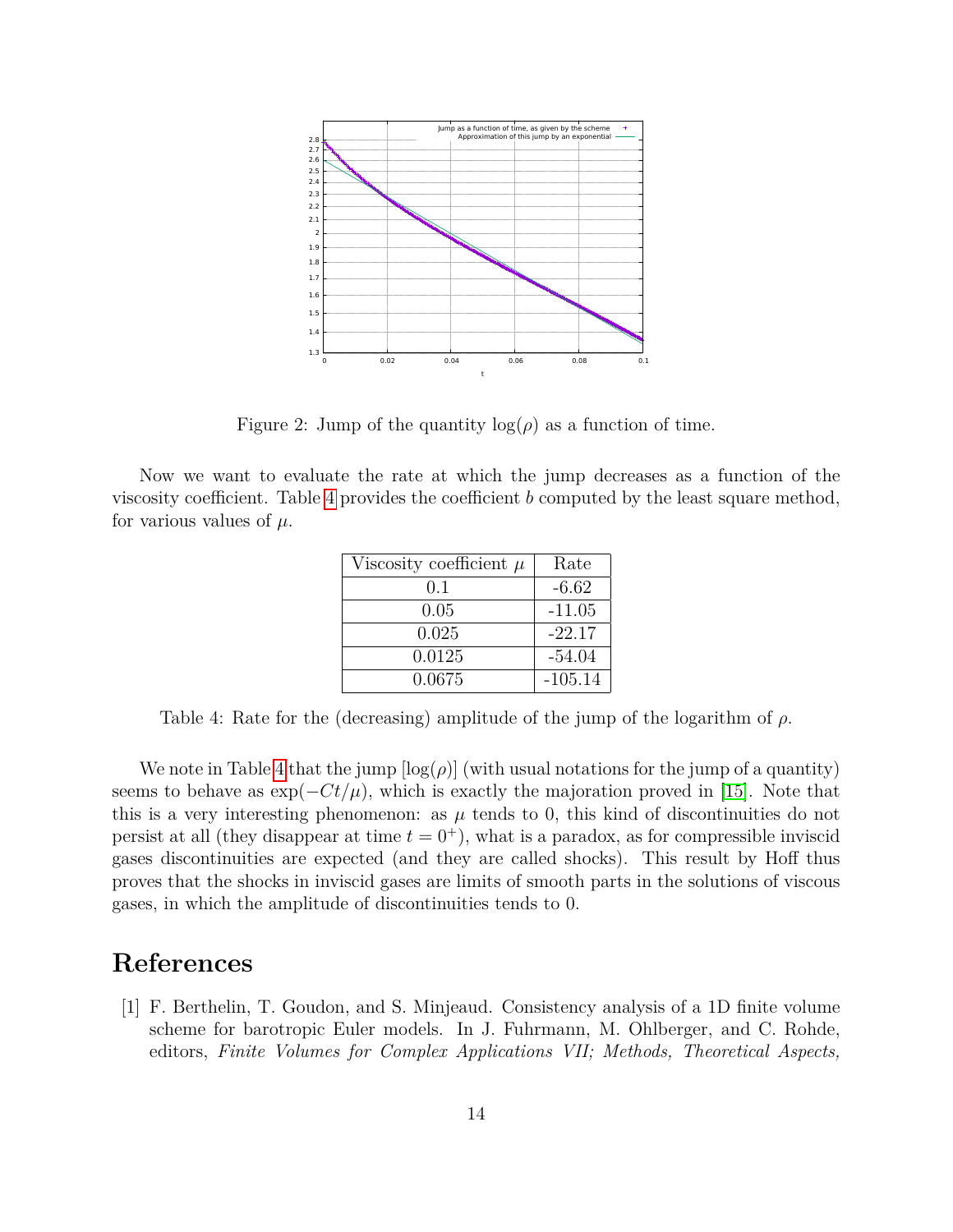*and Elliptic, Parabolic and Hyperbolic Problems, Berlin*, volume 77 and 78 of *Springer Proceedings in Mathematics & Statistics*, pages 97–106. Springer, 2014.

- <span id="page-14-7"></span>[2] F. Berthelin, T. Goudon, and S. Minjeaud. Kinetic schemes on staggered grids for barotropic Euler models: entropy-stability analysis. *Math. Comput.*, 84:2221–2262, 2015.
- <span id="page-14-8"></span>[3] F. Berthelin, T. Goudon, and S. Minjeaud. Multifluid flows: a kinetic approach. *J. Sci. Comput.*, 66(2):792–824, 2016.
- <span id="page-14-3"></span>[4] D. Bresch and P. E. Jabin. Global existence of weak solutions for compressible Navier-Stokes equations: thermodynamically unstable pressure and anisotropic viscous stress tensor. *Ann. Math.*, 188(2):577–684, 2018.
- <span id="page-14-4"></span>[5] D. Bresch, A. Vasseur, and Ch. Yu. Global existence of entropy-weak solutions to the compressible Navier-Stokes equations with non-linear density dependent viscosities. Technical report, Univ. Texas Austin, 2019.
- <span id="page-14-1"></span>[6] G.-Q. Chen, D. Hoff, and K. Trivisa. Global solutions of the compressible Navier-Stokes equations with large discontinuous initial data. *Comm. Partial Differential Equations*, 25:2233–2257, 2000.
- <span id="page-14-2"></span>[7] E. Feireisl. *Dynamics of viscous compressible fluids*, volume 26 of *Oxford Lecture Series in Mathematics and its Applications*. Oxford University Press, Oxford, 2004.
- <span id="page-14-5"></span>[8] T. Gallouët, R. Herbin, and J.-C. Latché. Kinetic energy control in explicit finite volume discretizations of the incompressible and compressible Navier-Stokes equations. *Int. J. Finite Vol.*, 7(2):6, 2010.
- <span id="page-14-10"></span>[9] T. Gallouet, R. Herbin, D. Maltese, and A. Novotny. Error estimates for a numerical approximation to the compressible barotropic Navier-Stokes equations. *IMA J. Numer. Anal.*, 36(2):543–592, 2016.
- <span id="page-14-6"></span>[10] L. Gastaldo, R. Herbin, W. Kheriji, C. Lapuerta, and J.-C. Latché. Staggered discretizations, pressure correction schemes and all speed barotropic flows. In *Finite Volumes for Complex Applications VI, Problems and Perspectives, Prague, Czech Republic*, volume 4, pages 839–855, 2011.
- <span id="page-14-0"></span>[11] D. Gilbarg. The existence and limit behavior of the one-dimensional shock layer. *Amer. J. Math.*, 73:256–274, 1951.
- <span id="page-14-9"></span>[12] T. Goudon, J. Llobell, and S. Minjeaud. An explicit MUSCL scheme on staggered grids with kinetic–like fluxes for the barotropic and full Euler system. *Comm. Comput. Phys.*, 2020. To appear.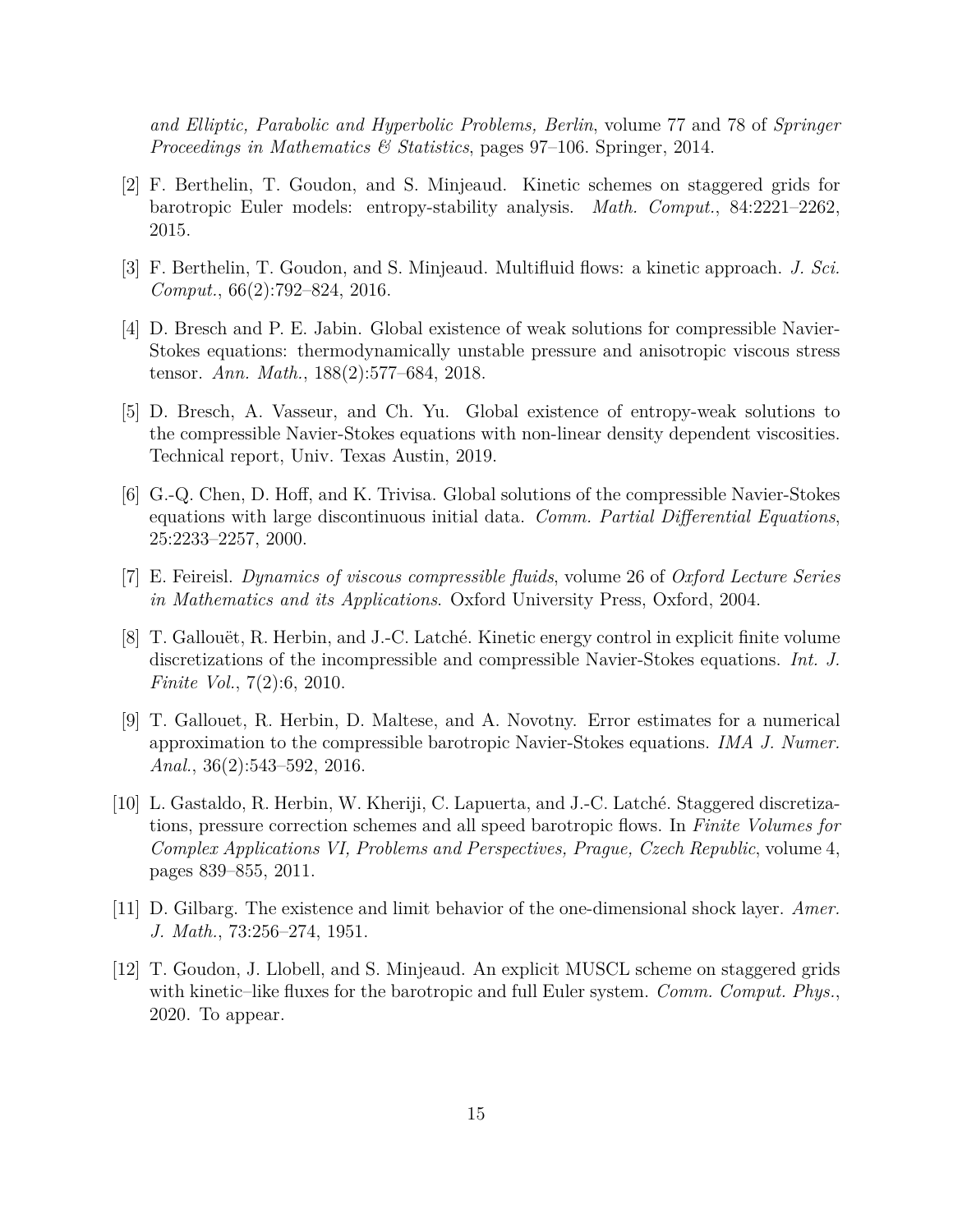- <span id="page-15-7"></span>[13] R. Herbin, W. Kheriji, and J.-C. Latché. Staggered schemes for all speed flows. *ESAIM:Proc*, 35:122–150, 2012. Actes du Congrès National de Mathématiques Appliquées et Industrielles.
- <span id="page-15-8"></span>[14] R. Herbin, J.-C. Latché, and T. T. Nguyen. Explicit staggered schemes for the compressible Euler equations. In *Applied mathematics in Savoie—AMIS 2012: Multiphase flow in industrial and environmental engineering*, volume 40 of *ESAIM Proc.*, pages 83–102. EDP Sci., Les Ulis, 2013.
- <span id="page-15-0"></span>[15] D. Hoff. Global existence for 1D, compressible, isentropic Navier-Stokes equations with large initial data. *Trans. Amer. Math. Soc.*, 303(1):169–181, 1987.
- <span id="page-15-3"></span>[16] D. Hoff and T.-P. Liu. The inviscid limit for the Navier-Stokes equations of compressible, isentropic flow with shock data. *Indiana Univ. Math. J.*, 38(4):861–915, 1989.
- <span id="page-15-1"></span>[17] D. Hoff and J. Smoller. Solutions in the large for certain nonlinear parabolic systems. *Ann. Inst. Henri Poincaré, Anal. Non lin.*, 2:213–235, 1985.
- <span id="page-15-11"></span>[18] T. K. Karper. Convergent finite differences for 1D viscous isentropic flow in Eulerian coordinates. *Disc. Cont. Dyn. Syst.- S*, 7(5):993–1023, 2014.
- <span id="page-15-4"></span>[19] A. V. Kazhikhov and V. V. Shelukhin. Unique global solution with respect to time of initial-boundary value problems for one-dimensional equations of a viscous gas. *Prikl. Mat. Meh.*, 41:282–291, 1977.
- <span id="page-15-9"></span>[20] W. Kheriji, R. Herbin, and J.-C. Latché. Pressure correction staggered schemes for barotropic one-phase and two-phase flows. *Comput. & Fluids*, 88:524 – 542, 2013.
- <span id="page-15-12"></span>[21] R. J. Leveque. *Finite Volume Methods for Hyperbolic Problems*. Cambridge Texts in Appl. Math. Cambridge Univ. Press, 2004.
- <span id="page-15-5"></span>[22] P.-L Lions. *Mathematical topics in fluid mechanics. Vol. 2: Compressible models*, volume 10 of *Oxford Lecture Series in Mathematics and its Applications*. The Clarendon Press, Oxford University Press, New York, 1998. Compressible models, Oxford Science Publications.
- <span id="page-15-13"></span>[23] M.-S. Liou and C. J. Steffen Jr. A new flux splitting scheme. *J. Comput. Phys.*, 107:23– 39, 1993.
- <span id="page-15-10"></span>[24] J. Llobell. *Schémas Volumes Finis à mailles décalées pour la dynamique des gaz*. PhD thesis, Université Côte d'Azur, 2018.
- <span id="page-15-6"></span>[25] A. Mellet and A. Vasseur. On the barotropic compressible Navier-Stokes equations. *Comm. PDE*, 32(3):431–452, 2007.
- <span id="page-15-2"></span>[26] D. Serre. Variations de grande amplitude pour la densité d'un fluide visqueux compressible. *Phys. D*, 48(1):113–128, 1991.